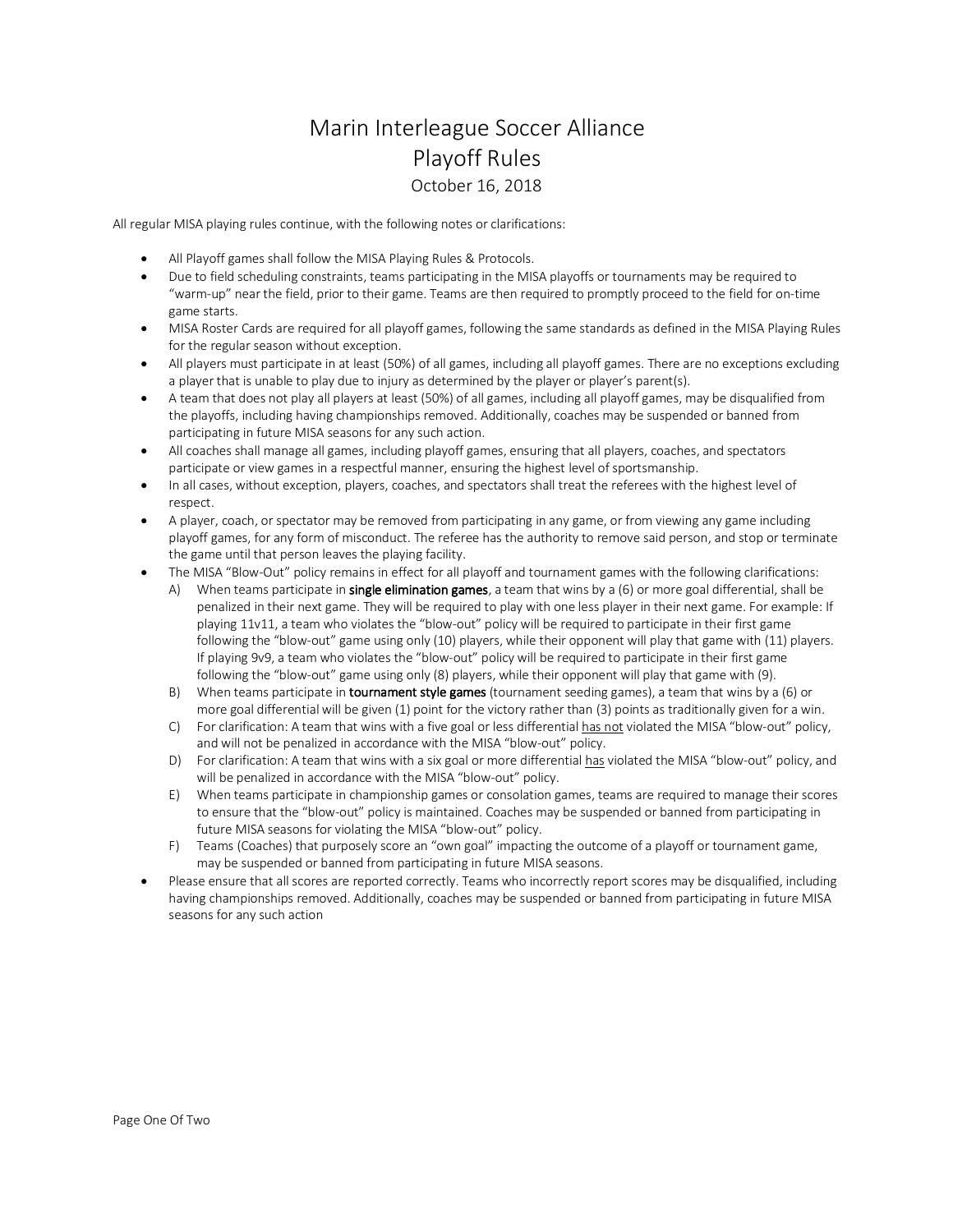Game Time, Determining a Winner; Information by Grade Level:

## Fifth+Sixth Grade Level, & Seventh+Eighth Grade Level: ALL GAMES EXCLUDING CHAMPIONSHIP & CONSOLATION GAMES:

- Fifth+Sixth grade and Seventh+Eighth grade level Two (25) Minute Halves + One (5) Minute Halftime.
- All Fifth+Sixth grade and Seventh+Eighth grade level playoff games are single elimination, and must have a winner.
- All Fifth+Sixth grade and Seventh+Eighth grade level games ending the regulation time in a tie shall immediately take penalty kicks in accordance with the FIFA laws of the game.

## Fifth+Sixth Grade Level, & Seventh+Eighth Grade Level: CHAMPIONSHIP & CONSOLATION GAMES:

- Fifth+Sixth grade and Seventh+Eighth grade level (CHAMPIONSHIP & CONSOLATION GAMES ONLY) Two (30) Minute Halves + One (5) Minute Halftime.
- Fifth+Sixth grade and Seventh+Eighth grade level (CHAMPIONSHIP or CONSOLATION) games are single elimination, and must have a winner.
- Fifth+Sixth grade and Seventh+Eighth grade level (CHAMPIONSHIP or CONSOLATION) games ending the regulation time in a tie shall immediately play two (5) minute extra Golden Goal periods. During this Golden Goal period, if one team scores, they are the winner and the game shall end immediately.
- In the event that a Fifth+Sixth grade and Seventh+Eighth grade level (CHAMPIONSHIP or CONSOLATION) game ends in a tie after the two Golden Goal periods, teams shall determine a winner, taking Penalty Kicks in accordance with the FIFA laws of the game immediately.
- Violating the MISA "blow-out" policy shall impact the number of players you are allowed to have on the field per the MISA "Blow-Out" playoff policy.

## Ninth+Tenth Grade Level, Eleventh+Twelfth Grade Level: TOURNAMENT STYLE PLAYOFF GAMES:

- All Ninth+Tenth & Eleventh+Twelfth grade level playoff games shall be played in a tournament style excluding tournament "play-in" games.
- Tournament "play-in" games are single elimination, and must have a winner.
- Tournament "play-in" games ending the regulation time in a tie shall immediately take penalty kicks in accordance with the FIFA laws of the game.
- Please review the schedule carefully, as you may have more than one game regardless of wins, ties, or losses.
- "Preliminary Round", tournament style playoff games at grade level Ninth+Tenth & Eleventh+Twelfth may end in a tie.
- Ninth+Tenth & Eleventh+Twelfth grade level "Preliminary Round Games": Two (25) Minute Halves + One (5) Minute Halftime.
- All Ninth+Tenth & Eleventh+Twelfth grade level playoff "Preliminary Round" games shall be seeded using the MISA playoff seeding policy: (Winner = 3 Points; Loss = 0 Points; Tie = 1 point) Tie Breakers: 1) Goal Differential, 2) Goals Against, 3) Goals For, 4) Coin Flip.
- Ninth+Tenth & Eleventh+Twelfth grade level "Semi-Final & Championship Round Games": Two (30) Minute Halves + One (5) Minute Halftime.
- All Ninth+Tenth & Eleventh+Twelfth grade level "Semi-Final & Championship" games ending the regulation time in a tie shall immediately play two (5) minute extra Golden Goal periods. During this Golden Goal period, if one team scores, they are the winner and the game shall end immediately.
- In the event that a Ninth+Tenth or Eleventh+Twelfth grade level Semi-Final & Championship level game ends in a tie after the two Golden Goal periods, teams shall determine a winner, taking Penalty Kicks in accordance with the FIFA laws of the game.
- Violating the MISA "blow-out" policy shall impact your point totals in the MISA playoff seeding games per the MISA "Blow-Out" playoff policy.